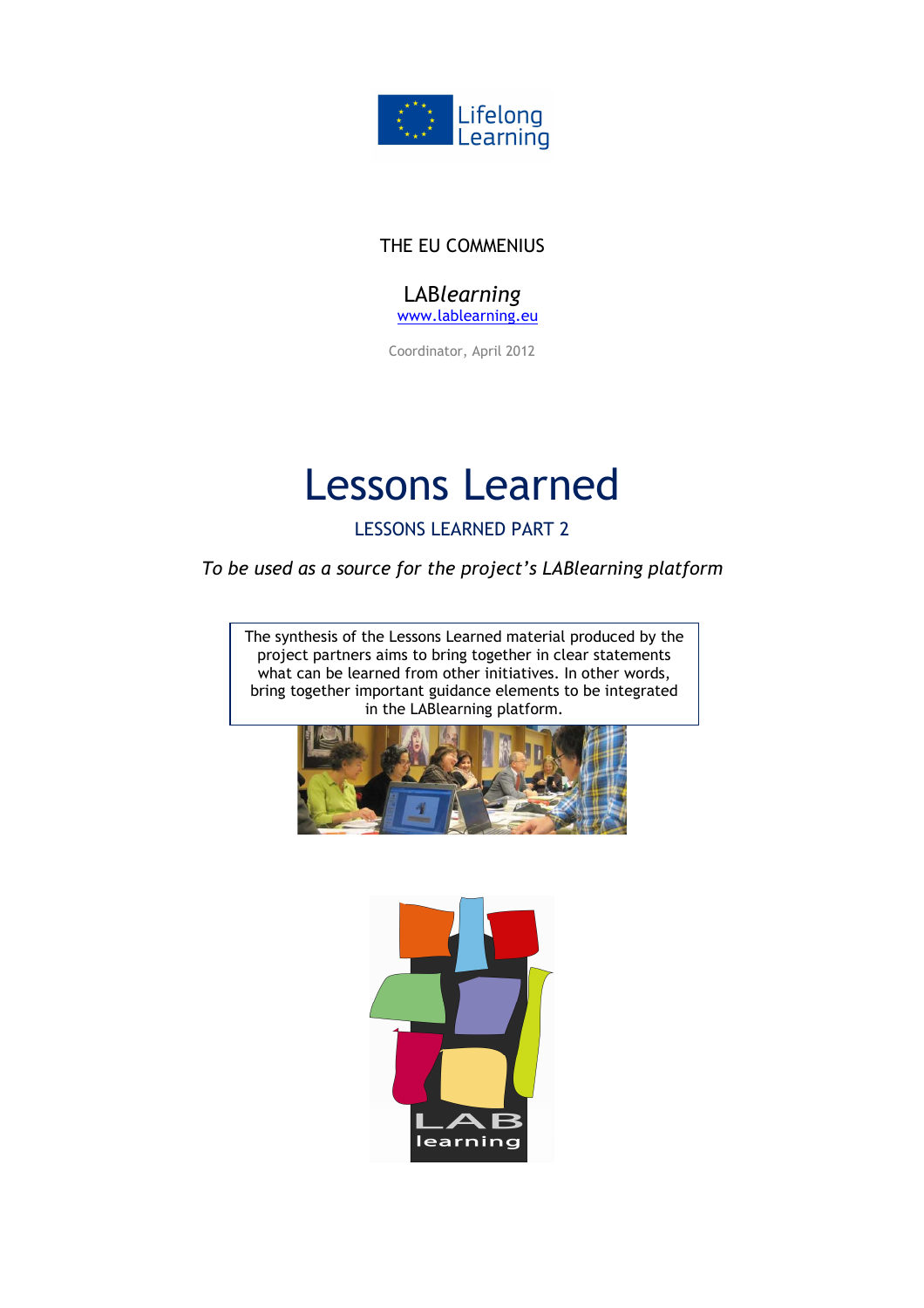#### INTRO

The overall aim of the first project phase is to develop a platform for the practical media laboratories in the project's large practice phase.

The Lessons Learned will ensure that the media laboratories benefit from similar initiatives in which important experience have been produced.

The platform will offer guidance and a mutual language and understanding among the practicing partners as to the basic principles in motivating disengaged youth for learning in the media laboratories.

The platform will build on 6 sources:

- *1.* The inspiration paper *Media based learning lessons learned and open inspiration*
- 2. The Computer Clubhouse material, especially the Computer Clubhouse handouts
- 3. The project's quality assurance platform
- 4. A synthesis of Lessons Learned
- 5. A synthesis of Youth Voice
- 6. A synthesis of the discussions at the second partner meeting in Denmark May 2012

The synthesis of the Lessons Learned material produced by the project partners aims to bring together in clear statements what can be learned from other initiatives. In other words, bring together important guidance elements to be integrated in the LABlearning platform.

Therefore this paper is not concerned with who delivered the input or from what initiative the lessons learned came from.

The material has been synthesized and re-formulated into the media laboratory language. First we present a text from the partner material; then we present our own text trying to build a bridge to the future LABlearning platform.

The raw material from the partners will in original form be edited and integrated in the project's website.

The clear focus is on bringing together important elements of lessons learned linked to media laboratory learning for disengaged youth – and to feed this guidance into the LABlearning platform.

The confrontation between the platform, including its 6 sources, and the practical laboratory experience will produce the project's final outcomes.



#### PARENTS

At school level it is essential to develop a model for working with parents of children in risk of school dropout.

The platform should include principles on linking media laboratories both in formal and non-formal settings to the young people's families and friends. Projects might be developed about the family background of the young people, migrants or natives, and family members might be involved in some of the projects.

Attention should be paid to the fact that some family members might have resources, skills or talents that might be useful to the projects in question. Projects might also be about certain needs in the family that could be addressed through the laboratory activities.

The same could happen in connection friends of the involved young people. The rationale of this principle is to

- establish dialogues with the young people's families

- allow the young people to feel pride and respect towards their own and others' families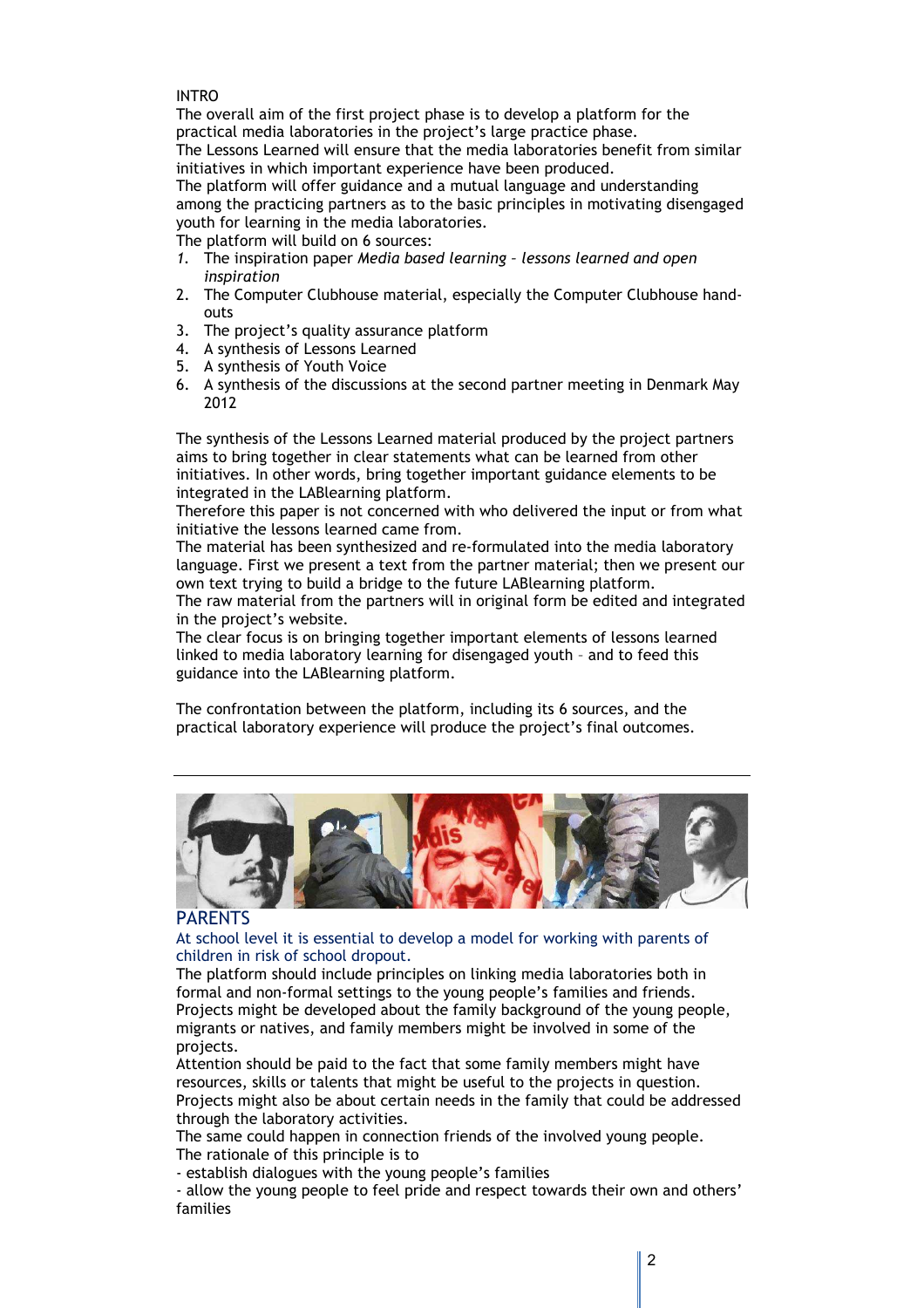- exploit useful and creative resources in the media projects
- establish a very concrete and important relation to the community
- demonstrate the open learning environment in the laboratories



#### TEACHER RESOURCES

It is very important that teachers be given the possibility and are stimulated to work additionally with children in a risk of dropout adapting the study program to and content to their particular needs.

The platform should include principles on initial and ongoing stimulation of teachers and mentors working with disengaged youth in media laboratories. The teachers and mentors should be allowed to reflect on their experiences and learning with peers both at local and transnational level.

The stimulation and reflection activities should be integrated in the everyday laboratory practices, not organised in traditional course settings.

Social networks in the internet might be taken into account as such reflection forums, but face to face activities should be given high priority as well. A major challenge is to what extend media and technology training or stimulation should be a part of such activities – or teachers and mentors should learn together with the young people in the projects.

The platform should make clear and explain that the teachers and mentors working with the young people are the key to successful laboratories. The staff members are challenged with tasks that go far beyond traditional teaching. It should be recommended that the laboratories include adults with long-standing experience with marginalized youth, as social, family and many other issues will be raised in the laboratories.

Once we open up the learning settings, we leave the relatively safe classrooms, thereby invited many personal and social structures to be visible and have an impact on the activities.



#### TECHNOLOGICAL EXPECTATIONS

Even those young people who are typically most at risk of disengagement from learning expect ICT to play an integral role within their daily lives. They also expect it to play an integral role in their learning. Young learners want and expect flexible and engaging learning environments that effectively use ICT. An environment of this kind is communicative and inclusive. It features a high degree of collaborative learning, interactive content, as well as interactivity among learners and between learners and practitioners. It also connects learners to the world beyond the classroom or conventional learning settings. It pays attention to individual learner needs, values and interests and ensures that the content and mode of learning is relevant to learners' lives. It enables learners to build on their existing skills, reflect on their own learning and become selfregulated and self-directed. This kind of learning environment has been shown to have a direct and positive effect on the engagement and retention of young learners.

In too many instances, however, young learners experience an environment in which technology is used in limited ways. They are unable to rely upon the provision of appropriate technology by their educational organisations. They also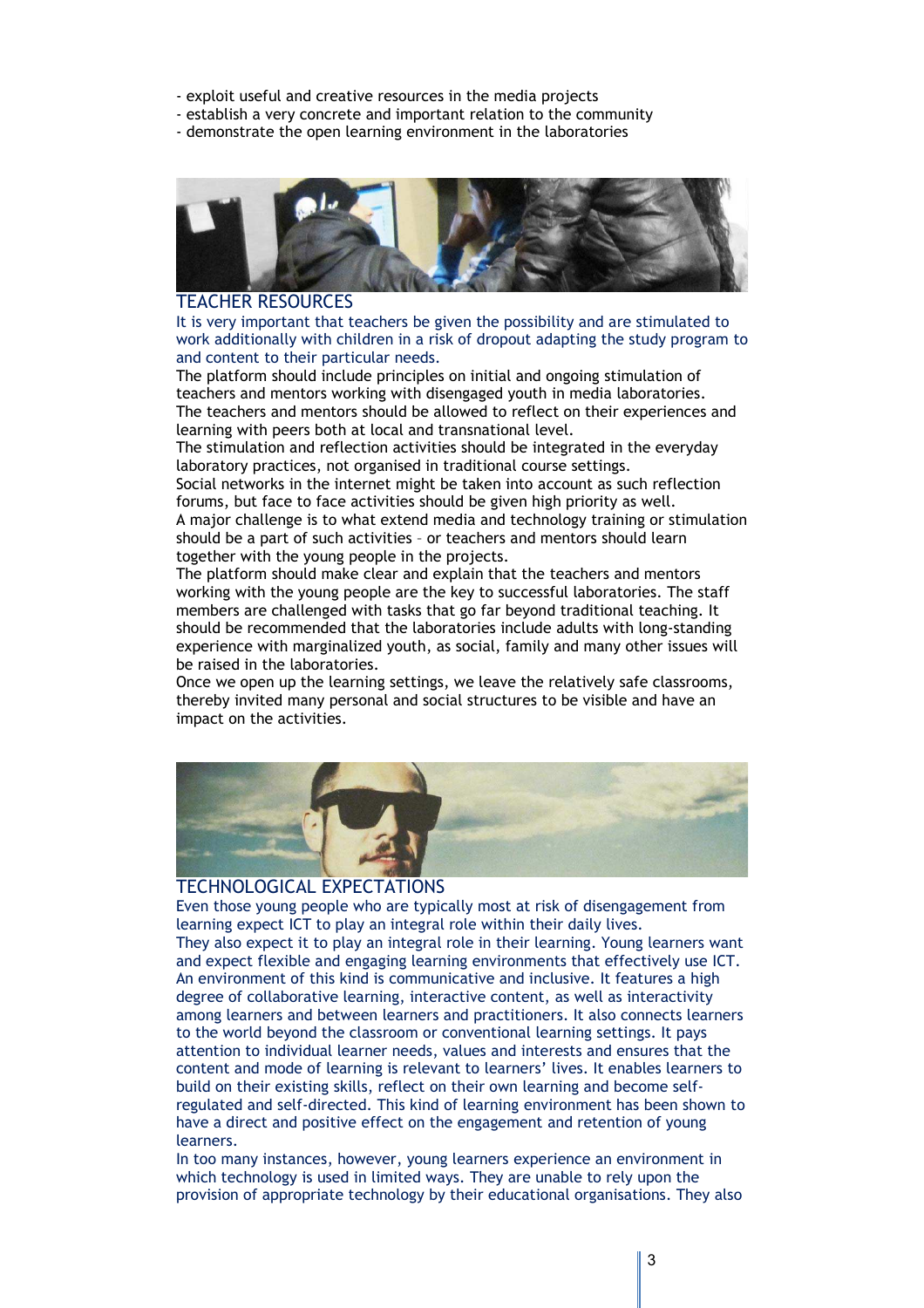describe a significant gap between their own digital literacy and technological proficiency and that of their teachers and trainers.

The platform should include principles on linking media laboratories not only to high-end media technology, but also to the state of the art technology of the young people.

Even though most young people are fluent as to everyday social technology, they cannot be expected to have any experience in more advanced technology such as video and animation technologies. They might be able to record and circulate videos, but not to edit them and present useful content.

In general young people are open and interested in all kinds of media technologies; however they are not familiar with using the technologies for learning and more systematic activities. A major challenge for teachers and mentors is therefore to motivate the young people to take deeper steps into the world of learning with technology.

Young people should be stimulated to take their technology interest beyond what they use in their everyday social life.



## TECHNOLOGY IS NOT ENOUGH

Bridging the "digital divide" is more complex than providing hardware and software to community-based organizations that serve youth. Just providing computers, Internet connections, and technology training will do little to give young people the skills they need to succeed in the new economy. Rather, it is about offering opportunities to use the technology in innovative learning programs and to establish meaningful relationships with other children and adults in the community.

The platform should include principles on the necessary balances between access to technology and learning with technology.

On one hand technology must be available to learn with technology and to be free and creative, but on the other hand the availability of technology will not in itself motivate the young people to learn with technology.

The focus should therefore always be on the collaborative, communicative, community-based and relevance of the laboratory activities, not on the technology itself.



## TECHNICAL SUPPORT

Reliable and quality technical support is critical for all programs. Too often, centers must rely on volunteers or overworked staff to provide technical support to maintain the network, hardware, and software. When the equipment is not functioning effectively, children quickly lose interest and staff loses confidence and become disenchanted with the technology.

The platform should include principles on the availability of technical support. Technical support, both covering the hardware and software fields, should be readily available, however it is an important principle that the young people and the mentors should take an interest in solving technical problems themselves – and learn from the technical support.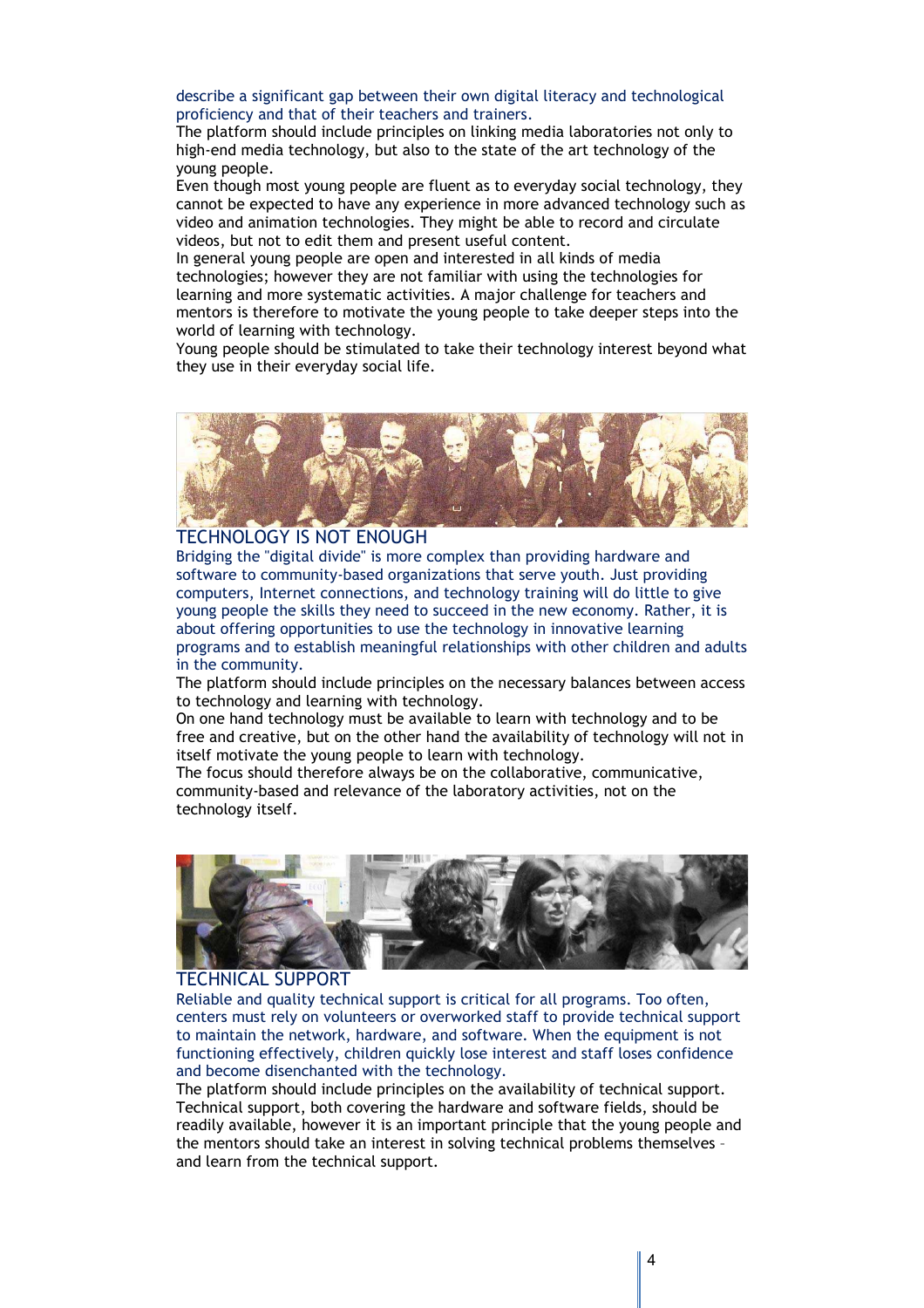This "training" will support the laboratories' independency and the young people's independency, as well as encourage the young people to be curious and explore the world of technology beyond using it.

This discussion also raises the question: what kind of adults, professionals or resources should be working in the media laboratories? Should a mixed team of mentors, technicians and media professionals inhabit the laboratories? Should we re-think the meaning of "educational staff"?



#### POSITIVE LEARNING EXPERIENCES

One step towards social inclusion is to undergo positive learning experiences and thus (re)engage school dropouts in learning processes. For marginalised young people those experiences have to be outside of the formal education system and have to happen in alternative forms to traditional ways of teaching at school. Thus, one of the demands for a new pedagogical approach is to make use of the fun aspect of young people's devices, using attractive means of ICT, and extend their interests from pure consumption of content to the creation of content. The platform should include principles on both using media laboratories in formal education for preventing drop-out and using media laboratories in non-formal settings for re-motivation, re-engagement and second-chance activities. The principle of shifting from consumption of content to creation of content is key to all laboratory settings. It represents the very core of the media laboratories: do not play computer games, make them.

The most important thing is not to develop advanced technological skills in themselves, but to develop self-confidence and to receive respect from your peers, your mentors and your community. New learning motivation can occur and can be sustainable when self-confidence and respect are linked to the learning activity.

The mental and social aspects of laboratory learning should be taken very seriously.



## VARIOUS COMMUNICATION AND EXPRESSION STYLES

All challenge videos were created in order to stimulate participation of the young people but did not have a mandatory character. Neither was the answer video predefined. Participants could create answer videos on their own, collaborate with others, simply speak into the camera, «act» or record something. Participants could also create their own challenges or relate their videos to those by other participants. Ideally, there were answer videos to challenge videos and reply videos by other participants to answer videos. Furthermore, the platform members could use all the features of the platform to relate to others: send text messages, share videos, rate videos, create groups on a specific topic and subscribe to groups that have been created by others.

«To make new friends» and to «get to know people from abroad» were the most popular motivators to take part in the community that emerged during the focus groups with the participants. The platform supported various communication styles and skills as the pilot experience shows. It was seamlessly used by people with different mother tongues, by people with literacy problems as well as people with Asperger syndrome or with an antisocial personality disorder. Depending on their skills, they chose visually-based communication or text-based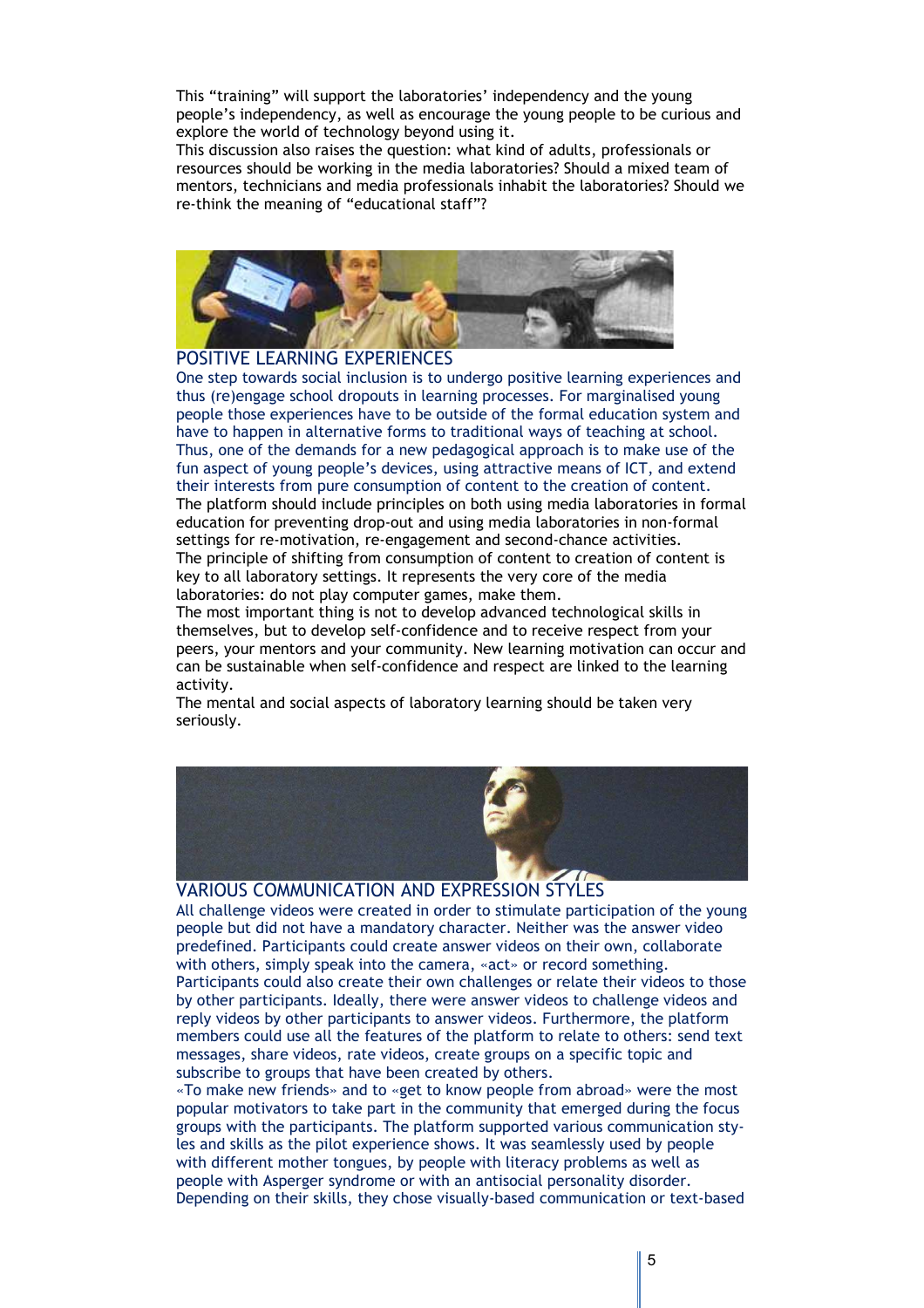communication. In the first case, people who relied more on visually-based communication, would rather have accessed videos and commented on the videos of others while in the second case, people with an emphasis on text-based communication, chose to send messages or to post messages in a group. As Mirko has poor literacy skills, shooting videos was the perfect way for him to express himself. Mirko loved presenting himself in front of the camera sharing daily experiences and let others get some insights into his life. For instance, Mirko recorded a wedding in the Roma community; another video showed a person playing a typical Roma instrument. Mirko recorded his neighbourhood, his room, his favourite objects, his personal belongings and introduced family members and friends in the form of videos posted to the online community. Daria used the platform like a diary. Almost every day she recorded a video and uploaded it to the platform. Most of the time, she recorded herself speaking directly into the camera sharing her thoughts on different topics such as first impressions at a new internship placement.

The platform should include principles on re-thinking what communication is about.

In traditional education most learning and activities are based on written texts. In the laboratories all sorts of communication should be encourage and equally respected and celebrated. Sound and pictures, animation and video should be equally important as texts and words.

To many young people these communication forms are more meaningful than long texts, and the laboratories should encourage a variety of non-traditional communication, also between the mentors and the young people.

A very important form of communication should be the combination of different communication forms: combining animation and words, texts and videos, etc. These combinations strongly support traditional as well as media literacy and fluency, and they definitely enhance the young people's creative and critical thinking.

Such principle might very well be linked to encouraging expressing yourself with a variety of art forms, such as drama, drawing, painting, music, etc.

Projects linking to art forms might be established in the laboratories, involving local resources, and the mentors might witness the emergence of hitherto hidden talents or aspirations among the young people.



## IMMERSED LEARNING

The actual shooting of videos requires tactile-kinaesthetic perception and handling of objects and thus it supports different learner types. To have a virtual stage fostering personal creativity and self-expression might have a stimulating effect and provoke positive learning experiences with flow character. According to this notion, in a stage of flow, people are fully immersed in their activities and experience deep enjoyment, creativity and complete involvement with life. When people experience flow their attention is completely focused and the working or learning procedures themselves are sufficient as sources for motivation, no external motivators are required.

The platform should include principles on learning activities leading to immersion and flow. Experiencing immersion and flow is one of the most important elements in learning to enjoy learning. Many young people experience this when playing complicated and demanding computer games, but it is indeed possible to experience such states of mind when creating content and not consuming content.

If the laboratories succeed in establishing activities in which creation and production is linked to immersion and flow, the laboratories are performing at their maximum, and the activities will have a tremendous impact on the young people involved, as well as on the mentors.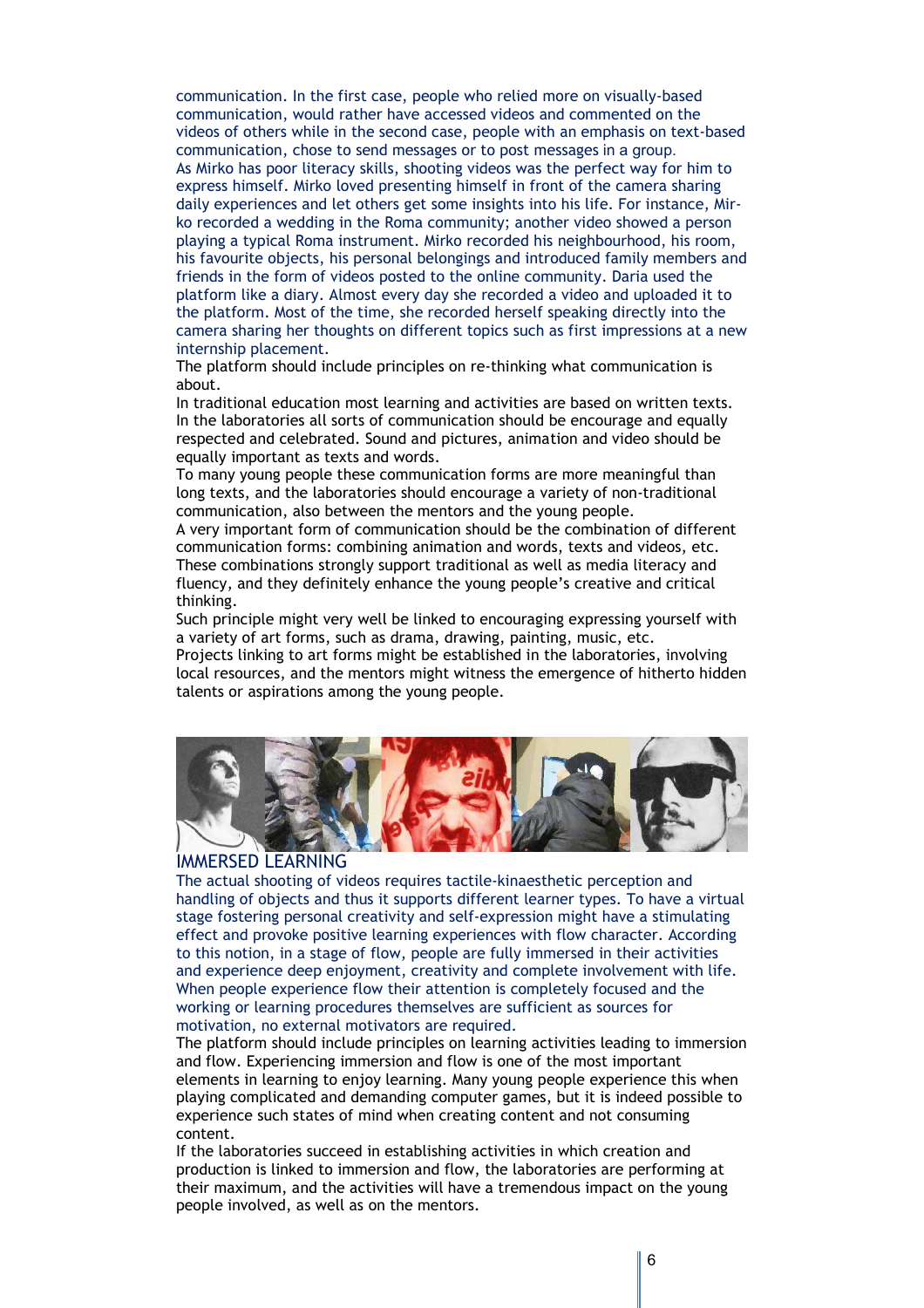

## BRIDGE TO THE JOB MARKET

Furthermore, video-based documentation of their everyday life's cultural practices, interests and expertise are seen as a possible bridge to the job market especially for at-risk learners. Learners may select and comment their videos to create portfolios and submit them to potential employers.

The platform should include principles on how to link the laboratory activities indirectly or directly to further formal education and labour market, especially paying attention to possible entrepreneurship opportunities.

Some activities in the laboratories might even develop into small incubators, in which a group of young people develop important skills that could be useful to entrepreneurship or labour market contacts.

One of the advantages of entrepreneurship is that it sometimes can be linked directly to the young people's personal interests and talents.

Although the laboratories should never push the young people towards further education or labour market, it is of great value to use any opportunity to link the laboratory projects to real life, to opportunities in the community and especially to entrepreneurship initiatives (taking into consideration the lack of emerging job opportunities in today's Europe).

Although the laboratories should primarily be considered learning motivation incubators, they in fact support the learning of many basic skills called upon in the ever changing knowledge economy, such as learning to learn, working in shifting teams and projects, exploring the benefits of new technologies – and at the personal level self-reflection and self-regulation.

Developing personal or team based portfolios, perhaps through the social networks, is a very strong way of making the young people visible, to themselves and to the community.



## COMMUNITIES OF PRACTICE

The phenomenon of learning within social communities on the internet can generally be conceptualised with *communities of practice.* Communities of practice are informal groups of individuals or networks with common goals and interests who communicate with each other over a longer period of time, who exchange experiences, who commonly solve problems, who collaboratively collect and build knowledge and learn from each other:

- Common goals, interests, needs or activities of the members;
- Repeated and active participation of the members;
- Intensive interactions, strong emotional relationships and shared activities among the contributors;
- Access to the shared resources with clearly defined rules of access;
- Reciprocal activities like exchange of information, support and services among members;
- Common rules of activity and common language;
- Voluntary membership.

The platform should include principles on open communication and collaboration. This means that the communication in the laboratories should never be closed and isolated in online forums not visible to the social networks used in everyday life by many young people.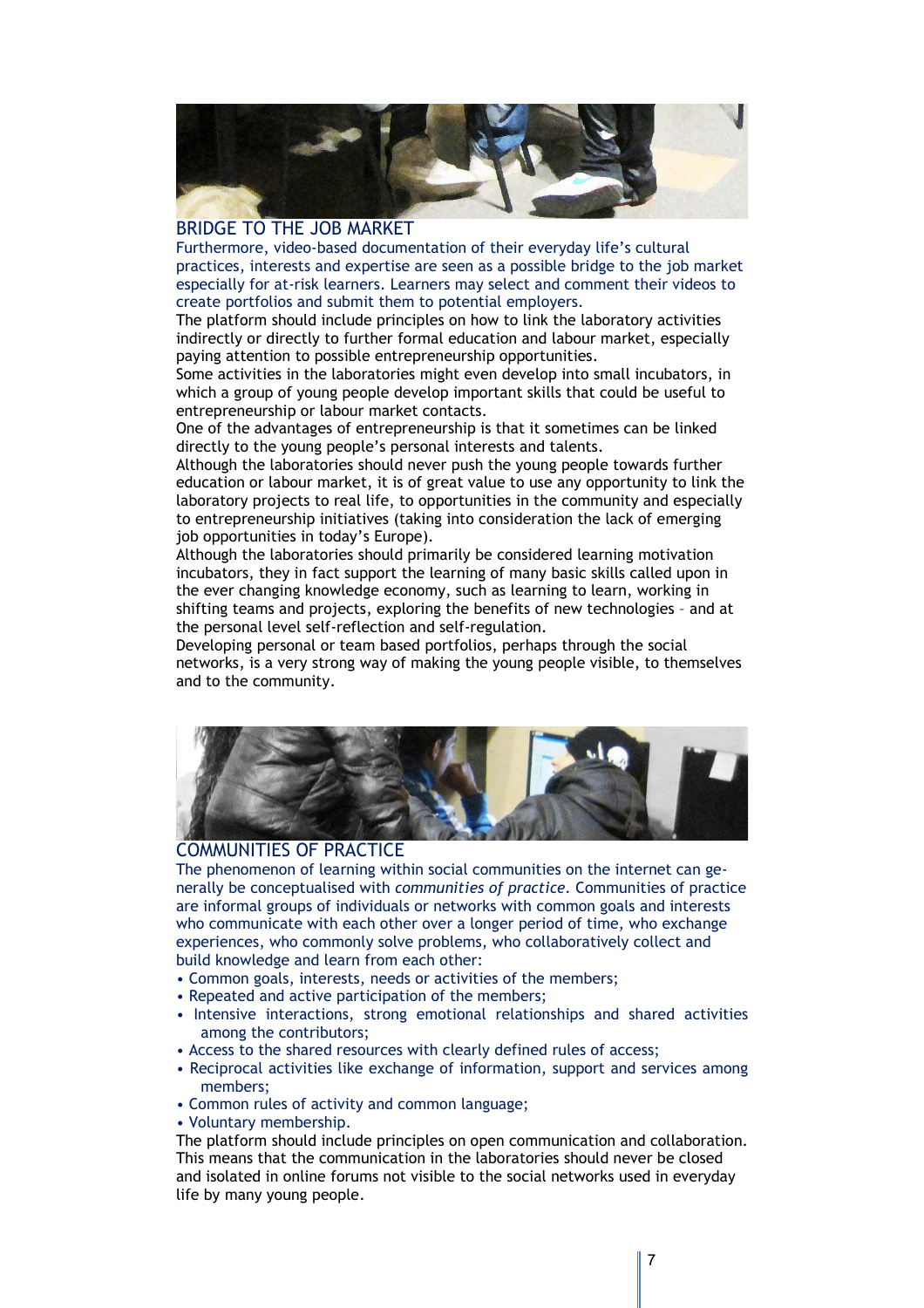In fact, networking and open communication in the social online networks should be encouraged at all stages in the laboratory projects. This practice will also equip the young people with very useful social networking skills, crucial to all modern learning and labour market environments.

To many institutions this open networking is new and challenging. Both formal and non-formal educational settings must learn to support, explore and benefit from such communities of practice.



## THE BASICS

*Create:* a basic element of a constructivist learning environment is to allow learners to create their own contents. By creating an external representation they make parts of their internal world model explicit.

*Construct:* instead of accumulating unrelated bits of knowledge, students need to construct a deeper structure connecting their own and other students' representations. They should identify parallels, connections, dependencies, and conclusions as well as omissions, contradictions, or errors.

The platform should include principles explaining the most basic principles of media based laboratory learning: the activity of exploring, constructing and creating is at the heart of the laboratories, not the transfer of "dead knowledge".

Creating and constructing covers all fields of learning: constructing knowledge, creating physical and digital artefacts, constructing things or services, creating new partnerships and links to the community.

The key is reversing traditional education: production instead of consumption, constructing instead of receiving.



## UBIQUITY – RE-LINKING TO SPACES

Context-sensitive and location-aware mobile technologies create a need to raise the question of the relevance of spatial location for learning anew. We state that mobile video has the potential to be much more useful than desktop video for learning because it can be accessed right at the learning place. Video learning resources need to be available in practice to be useful. Mobile video unties the learner from the desktop into the action, e.g. under the engine bonnet to repair a car engine.

Mobile and location-aware Internet technology provide a basis for *ubiquitous learning infrastructures*. Such infrastructures support on-site learning-byproblem-solving approaches by providing pervasive access to learning communities and re-attaching persons and knowledge to *real places*. *(a) Location-based search and documentation of learning resources:* 

• Search for learning resources at a place.

• Documentation of learning resources at a place.

*(b) Location-based notification and monitoring* 

• Notification of nearby learning opportunities, resources and activities.

• Monitoring learning opportunities, resources and activities at certain places of interest.

*(c) Location-based networking and summoning* 

- Finding nearby co-learners.
- Summoning learning advisors or experts for a place.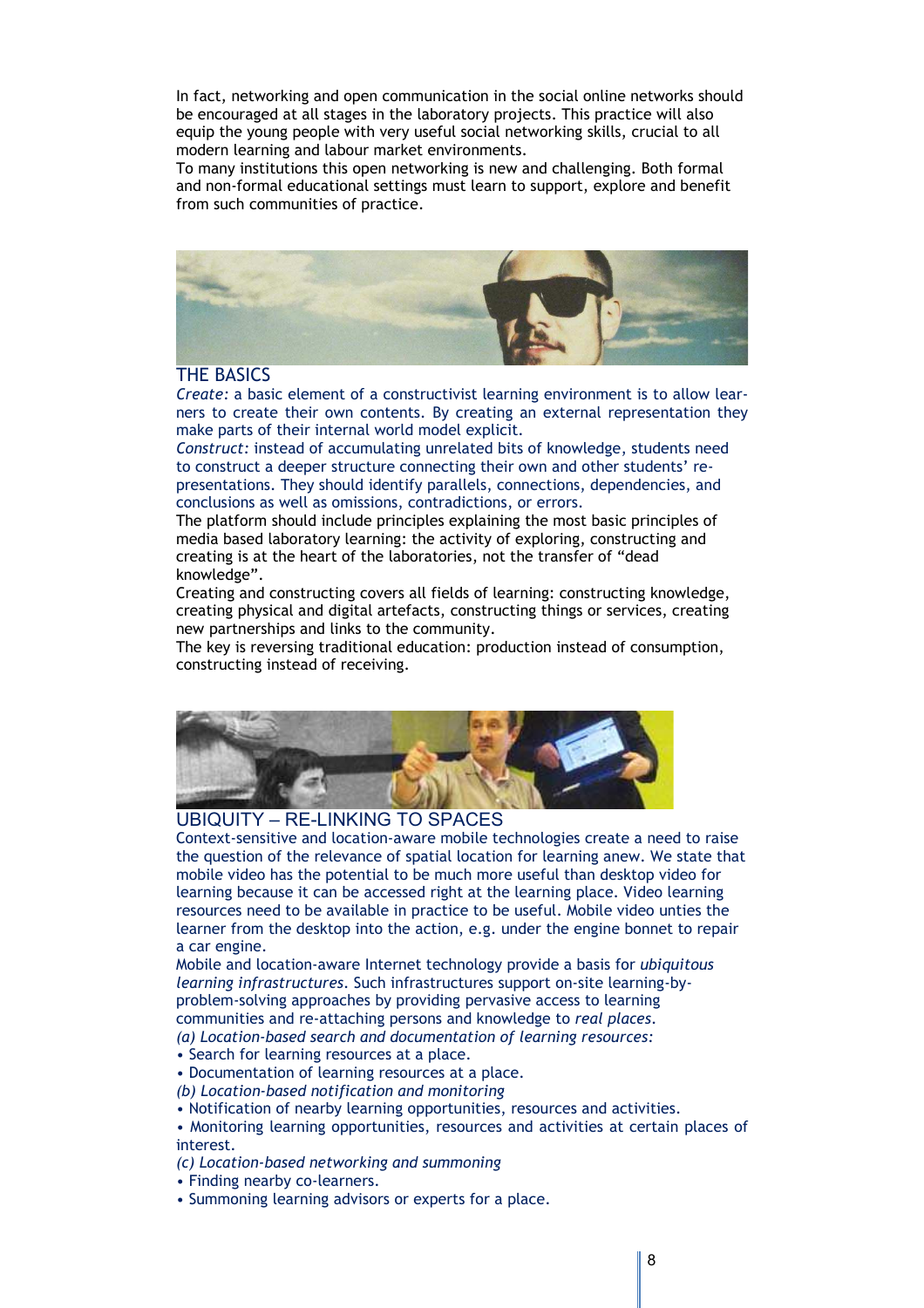The platform should include principles on taking the media into life instead of taking life into the media.

This means that the laboratories should not close themselves around digital computer production, but link to the surrounding realities. The realities include the community, the family, nature, the different physical spaces in the city, etc. This principle is extremely interesting and calls for a lot of reflection: the laboratories replace the classrooms by expanding the actions in both directions – deeply immersed learning with media tools and opening up to and connecting to the realities around the learning setting.

Accordingly, the laboratories should take an interest in using and exploring media tools that can facilitate both immersive learning and can connect to physical spaces and activities in the community realities.



#### COMPUTER CLUBHOUSE LEARNING PRINCIPLES

Activities at the Computer Clubhouse are guided by the current educational research that shows that adolescents learn most effectively when they are engaged in designing and creating projects, rather than memorizing facts or learning isolated skills out of context. The Clubhouse fosters a learner-centred, informal educational approach that encourages participants to discover their interests and apply their own ideas. Given the support and freedom to pursue their own ideas, young people get beyond their disinterest and apathy about learning, and develop the internal motivation to learn and grow.

The Computer Clubhouse gives participants the opportunity to become *designers* and *creator*s of technology. The Clubhouse provides high-end resources, materials, and tools for young people to develop projects based on their own interests. Rather than playing games with computers, young people learn how to use professional software for design, exploration, and experimentation. In the Clubhouse, young people can learn what it is like to be an architect, engineer, composer, artist, journalist, scientific researcher, computer programmer, and a wide array of other professions in the modern workplace.

The Clubhouse educational approach is based on research that shows the importance of interpersonal relationships and community in the learning process, particularly for adolescents. Young people are influenced a great deal outside of school by the people around them, peers as well as adults. In the Clubhouse, young people interact with other youth and adults who are enthusiastic about learning and are interested and invested in their work. Clubhouse members become part of a community that values and respects hard work and the pursuit and sharing of ideas and knowledge.

This structure is led by the youth themselves, but guided by staff, adult mentors, and youth peer leaders who serve as coaches and catalysts, providing members with inspiration, mentoring, and organizational support.

#### *Learn by Design*

Put technology directly into the hands of the youth, to lead as designers, inventors, and creators.

#### *Follow Your Interests*

Provide opportunities for choice, where youth care about what they are working on, are willing to work longer and harder, and learn more in the process. *Build Community* 

Create a community with a culture of peer learning and equal opportunity, where young people work together with one another with support and inspiration from adult mentors.

## *Respect & Trust*

Create a stable environment in which participants feel safe to experiment, explore, and innovate and are given time and space to play out their own ideas.